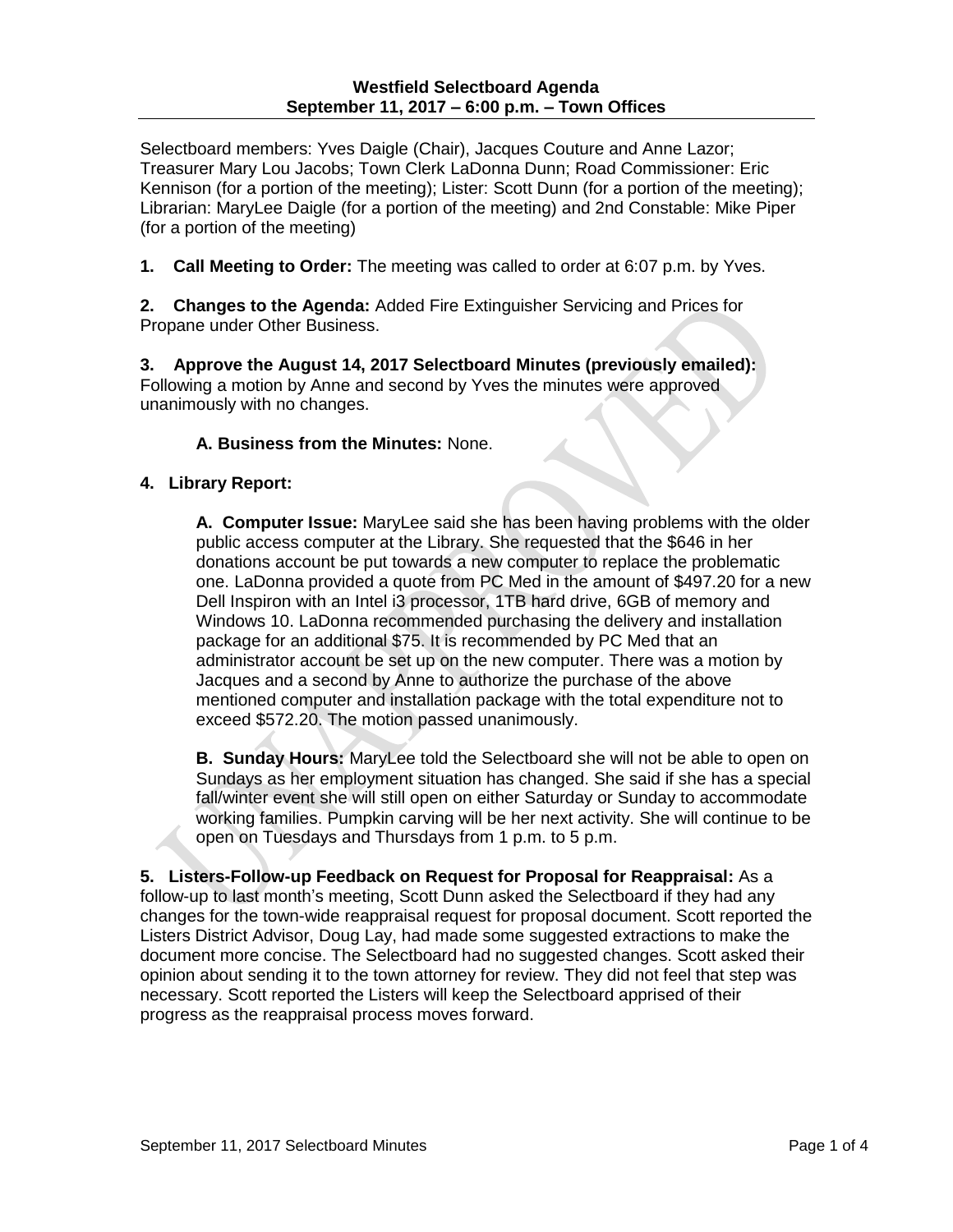### **6. Road Updates:**

**A. Sign Letter of Understanding with Eric Kennison:** The updated letter of understanding was signed. Mary Lou will forward it to Jim Carrien at VLCT after Larry Kennison signs it.

**B. Draft of Driveway Permit Application:** The Selectboard reviewed the newly drafted Restrictions and Conditions page. There was a motion by Jacques and second by Anne to approve the new permit and second page with the two changes. Passed unanimously. The Clerk will make the changes and put the documents on the Town website.

**C. Update on Radar Signs on North Hill Rd.:** Eric reported the AOT radar sign was put in place last month. Someone stole the speed limit sign which was directly behind the radar sign. Mary Lou will get in touch with Jason at the AOT district office to get permit and purchasing information for the radar sign to be purchased by the Town for Route 100.

**D. Update on Street Sign Installation:** Eric will put up the missing signs. Jacques has ordered new stop signs and a yield sign.

**E. Discuss Reclassifying Loop Rd. from a Class 3 to a Class 2 Road:** The Town needs to start working on the narrative portion of the application. Doug Morton will be working on the traffic study at the end of September/October.

**F. Update on NVDA's Visit for Municipal Roads Grant-in-Aid Pilot Program:** Eric reported he met with Doug Morton and the site selected will be Ballground Road. This grant will be for water mitigation work and has been approved by Doug.

**G. Top Soil & Tree at Library:** Yves got a load of top soil from Kennison & Son to level off where the new tar is abutting the Falworth property. Yves said there is a tree leaning towards the library that needs to be cut. The Selectboard was in agreement to have Yves cut the tree and take the wood.

**H. Load of Mulch for Playground:** Yves reported he needs a load of mulch to cover the exposed cement posts on the swing set.

**I. Yield Sign in Front of Wursthorne's House on Common:** The sign has been ordered and Mr. Wursthorne said it can be installed on his grass.

**J. Wrap-up Report on Loop Road Bridge:** The Selectboard signed the final form to submit to the State for grant reimbursement.

**7. Treasurer's Report:** Mary Lou provided a current budget status report for the Selectboards review.

**A. Approve Warrants for Expenditures Dated 8/16, 8/23 and 9/6/17:** There was a motion by Anne and second by Jacques to approve the warrants as listed. Passed unanimously.

**B. Helper at Recycling:** Mary Lou provided a monthly recycling center revenue comparison which showed recycling revenues are up by an average of 25%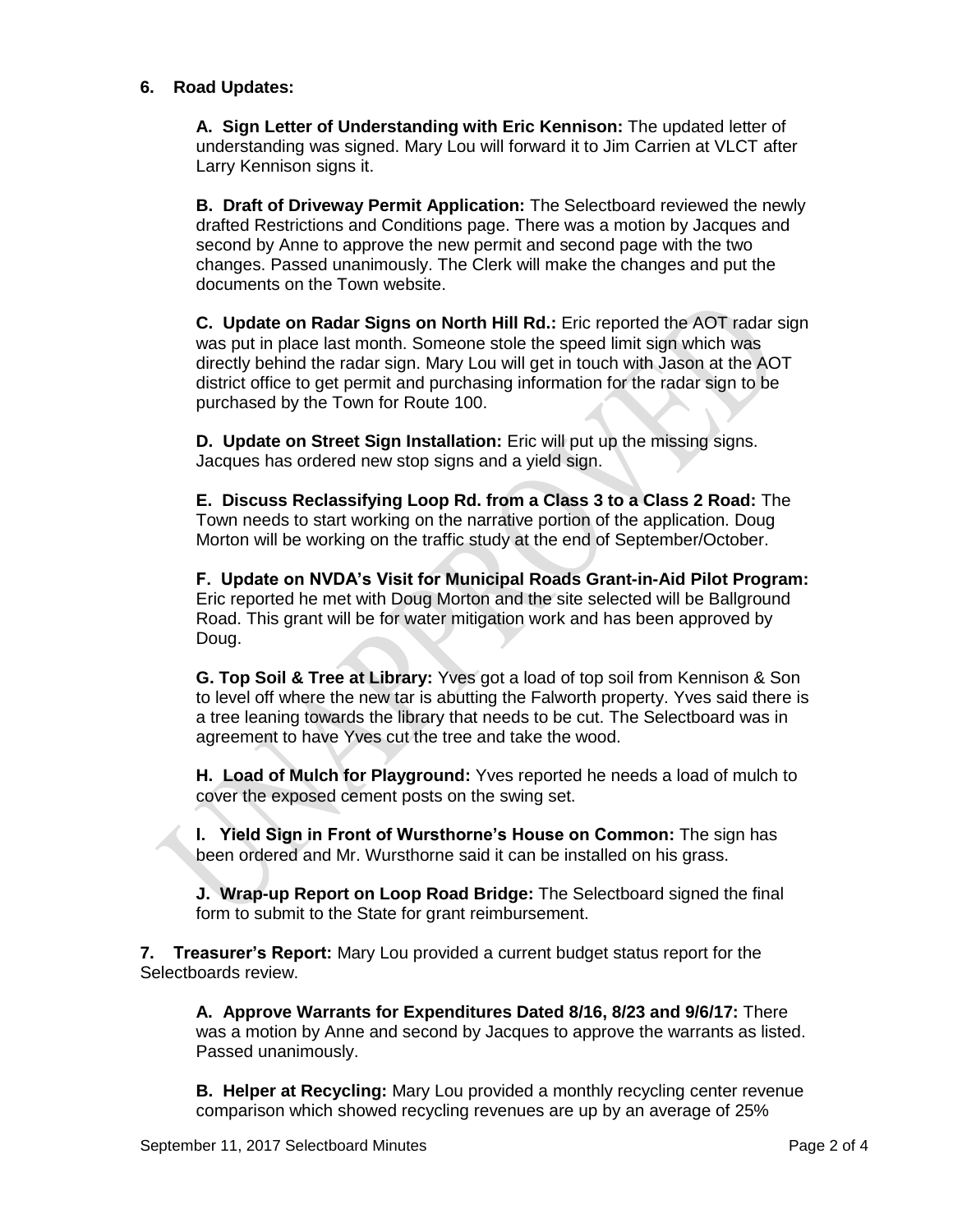since January 2016. She suggested consideration be given during budgeting to hire a person who would be stationed in view of the dumpsters and would collect the trash/tire fees. This would allow Yves to focus on the many other tasks required during the hectic Saturday mornings at recycling.

**8. Sign Cemetery Deeds for Rebecca Carpenter and Jess and Eric Kennison:** The Selectboard signed the Quit Claim Deeds for the cemetery plots sold at the North Hill Cemetery.

**9. Cemetery Mapping:** Yves explained we need a better/larger map to mark the plots sold at the North Hill Cemetery. LaDonna is working with two companies to get quotes to present at budget time. Jacques suggested enlarging the current map at one of the office supply companies and drawing in four foot plot markings to create a more usable map. It was also suggested this would be a good high school project. Mary Lou will call the high school/career center to see if this is a project they would consider undertaking.

**10. Review VLCT Building Inspection Report Recommendations:** The report was reviewed. Yves and Normand will oversee the suggested repairs. As the repairs are made, the Clerk will notify VLCT.

## **11. Community Center Updates:**

**A. Open Flooring Installation Bids:** The Selectboard opened the two sealed proposals that were submitted. The first was from B & D Builders, Inc. in Derby in the amount of \$5,823 plus \$250 if the sub-floor needs to be screwed. The second was from Valor Builders & Renovations, LLC in Lowell in the amount of \$14,896.

**B. Award Flooring Installation Contract:** There was a motion by Anne and second by Jacques to hire B & D Builders, Inc. for the proposal amount of \$5,823 plus \$250 for the screwing of the sub-floor. All were in agreement. Yves felt B & D Builders, Inc. would be available to do the work in October and would need the Community Center to be closed for a week. The Town will provide the roll-off for the disposal of the old flooring. The Clerk will send notification letters to the bidders.

**C. Furnace Maintenance:** Yves said we are waiting for Bill Driver, Jr. to come and service the town furnaces.

**D. Update on Sewer Rework:** Yves will coordinate with Rondeau's Plumbing and Eric Kennison to be able to complete the work in one day.

**12. Sheriff's Report for July:** 17.5 patrol hours were reported for July. LaDonna contacted the Sheriff's Department to ask for a more detailed report and was told beginning in August they will be reverting back to the old reporting system.

## **13. Recycling Updates:**

**A. Purchase Camera:** Yves will get pricing for a surveillance camera to help curtail the illegal dumping of trash that has been occurring.

**14. VLCT Annual Meeting:** LaDonna asked the Selectboard if they wanted to have a designated person attend the VLCT Annual Meeting with voting rights. The Clerk will see if Pat Sagui is attending this year.